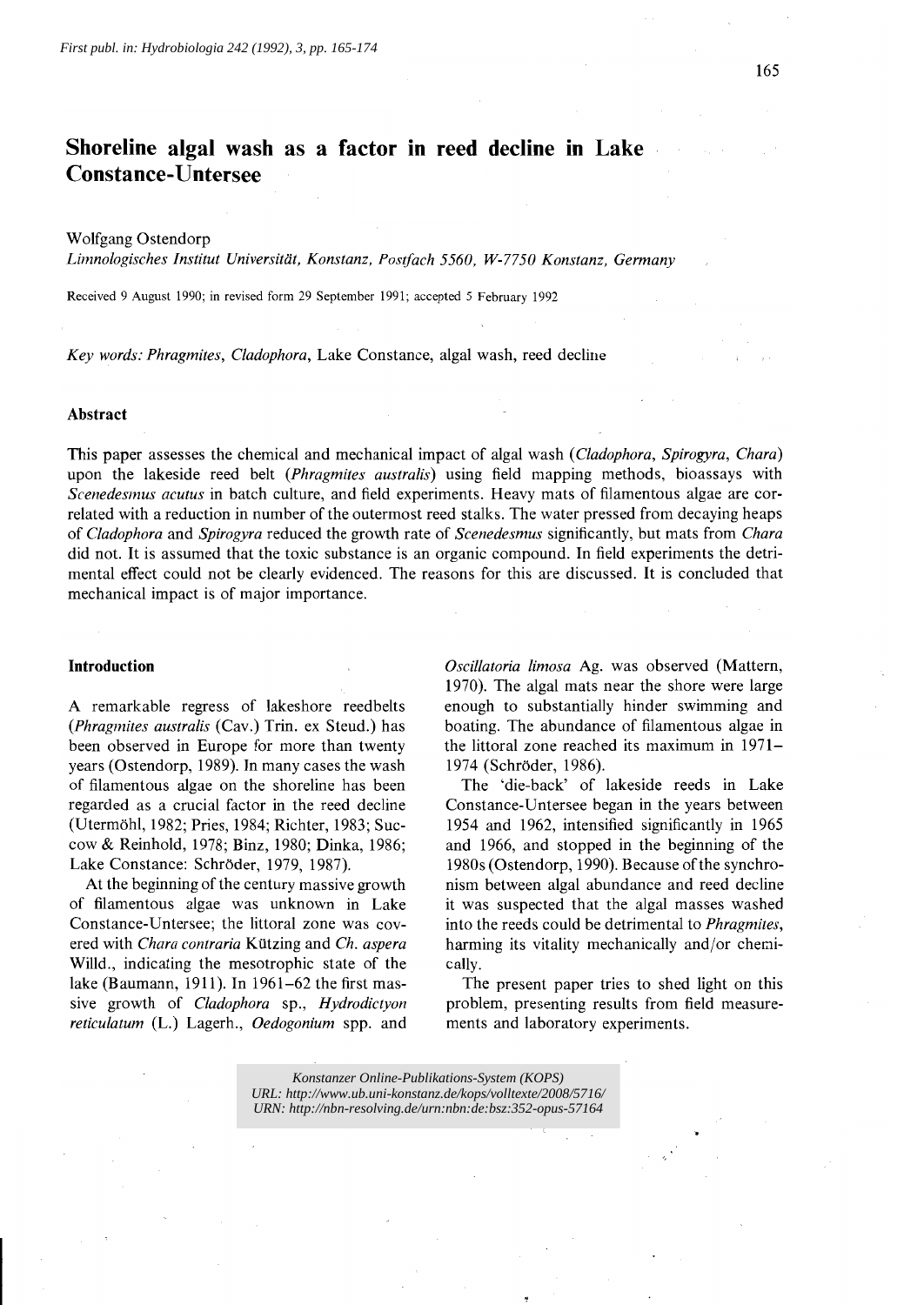## Area of study, material and methods

The investigations were conducted at Lake Constance-Untersee. They are grouped into:

- (a) mapping the flotsam of filamentous algae and submerged spermatophytes on the beach or in the first metres of the reedbelt;
- (b) field measurements of chemical parameters in decaying algal mats and their vicinity,
- (c) 1aboratory experiments, seeking toxic substances arising during the anaerobic decay of the algal mats;
- (d) field experiments with natural reed stands to investigate the impact of algal deposits on the reed growth under controlled conditions.

#### *Flotsam mapping*

In late autumn of 1981, 1982 and 1983 the wash was mapped along the shore, recording its distribution, quantity and taxonomic composition. The shoreline studied was 33.8 km long; it was subdivided into sections of a length of 100 m each. The quantity of wash in each section was estimated by means of a scale in six degrees, ranging from  $G = 0$  (no wash) to  $G = 5$  (heaps up to 40 cm in height and 10 to 25 m in lateral extension). The G data were tested as to whether shore sections existed, which had been affected in the same way in all years (Goodman, 1979): the data sets of two years (\* and \*\*) give a  $6 \times 6$ cross classification table with the cells  $m_{ik}$  $(i=i{G*-0...5},$  and  $k=k{G**=0...5}$ . The cell  $m_{24}$  for example contains the number of 100 m-shore sections which were loaded to a degree of  $G^* = 2$  in one year and to a degree of  $G^{**} = 4$  in the other year. The main diagonal of the matrix comprises the cells  $m_{ik}$  with  $i = k$ , i.e. the cases for which the shore sections were loaded to the same extent in each year. The data matrix was transformed to a  $\delta$ -table with  $\delta_{ik} = G_i^* - G_k^{**}, -5 \leq \delta \leq +5$ , weighted by the number of 100 m-shore sections. For the main diagonal  $\delta$  is zero. Now the data set was tested by the SAS 6.4 CATMOD procedure whether a X(columns)-effect, a Y(rows)-effect or a DIFF- (diagonal)-effect explains significantly the distribution of the observations over the cells. X, Y and DIFF were introduced into the model simultaneously. The results of the Maximum Likelihood Analysis in the CATMOD were used. The cells for  $G^*$ ,  $G^{**}$  = 3, 4 and 5 contained too little data, so they were pooled giving a  $4 \times 4$  data matrix.

## *Field measurements*

In selected positions the following parameters were measured within the algal mats:

 $*$  pH, pe<sub>7</sub> ('redox milieu', see Frevert, 1983),  $pH_2S$  (= - lg  $a_{H2S}$ ), measured simultaneously with an Ingold-combination probe (Ostendorp, 1982). The probe was stuck into the algal mats to a depth of 1 to 5 cm, next to the adventitious roots of the reed stalks.  $pS_t \equiv -\lg a_{(H2S + HS^2)}$  $+ s<sup>2</sup>$ ) at a given pH was estimated according to Frevert & Galster, 1978. pH<sub>2</sub>S-values greater than 10 (H<sub>2</sub>S-S less than 0.003  $\mu$ g l<sup>-1</sup>) indicate that the  $S^2$  - activity in the environment comes near to the solubility of the Ag<sub>2</sub>S-membrane of the probe (pk<sub>s</sub> =  $1.0 \cdot 10^{-49}$ , 18 °C).

\* Specific conductivity (20 °C) in 0.45  $\mu$ membrane filtered water whieh had been squeezed from the mats.

#### *Laboratoryexperiments*

About 1 kg of fresh *Chara, Spirogyra* and *Cladophora* were sampled at the shore, mixed with lake water and put into 2.5 litre bottles. The clumps were allowed to decompose anaerobically for 6 weeks (20 $\degree$ C, darkness). The suspension was then filtered stepwise through 2 mm to  $0.2 \mu$ m-sieves and membrane filters, respectively; all steps were performed in a cold chamber (4  $\degree$ C), the solution eontinuously exposed to the air to remove  $Fe^{2+}$  and H<sub>2</sub>S-S. Hydrogen sulfide is known to be toxie to plant roots (Joshi *et al.,* 1975; Mendelssohn *et al.,* 1982), henee it was neeessary to eliminate free sulfide from the test solutions by ventilation to demonstrate the existence of other toxic components. Toxic  $Fe<sup>2+</sup>$  was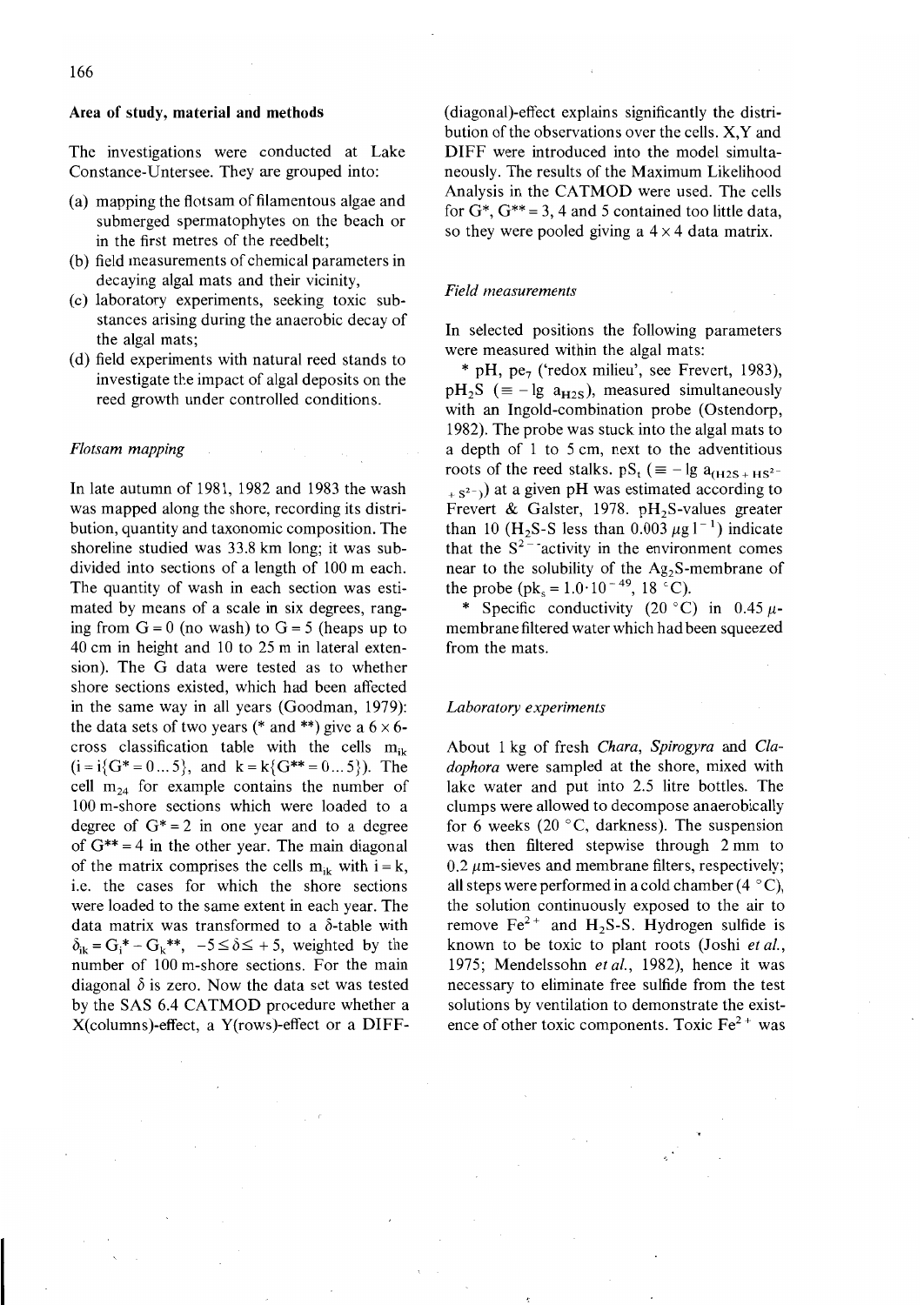oxidised and the ferric oxides were retained on the 0.2  $\mu$ -filter. After the ventilation step the pe<sub>7</sub>value increased to  $+2.6 - +5.2$  (Table 4), indicating the (almost) complete absence of reduced electroactive eompounds.

The filtered water from *Chara, Spirogyra,* and *Cladophora* mats was used as a substrate for nonaxenie bateh eultures of *Scenedesmus acutus* Meien (300 ml culture tubes,  $23 + 1$  °C, 20,000 lux normal light,  $0.03$  vol.- $\%$  CO<sub>2</sub>, CHU-12 nutritive solution, aeeording to Chu, 1942, modified by Müller, 1972). The solutions were inoeulated with 10 ml of an axenie, exponentially growing S. *acutus* suspension. The bioassays were run for eight days, eomprising the phase of exponential growth between the seeond and the fifth day. The optieal density at 720 nm, 1 em euvette length  $(OD_{720})$  was taken as a measure for cell density.  $0.45 \mu$ m-filtered solutions were used as blanks. Controls were made from pure CHU-12 solution, at normal eoneentration, and eoneentrated fivefold to estimate the significance of the increased salt and nutrient eontent in the test solutions. Triplieates were performed.

**In** a subsequent experiment the filtered water from deeaying *Cladophora* clumps was fraetionated into a volatile and a non-volatile fraction by lyophilisation, and the non-volatile fraction into lipophilie and hydrophilie substanees by diethylether extraetion. Following the ether distillation (rotation evaporator,  $30^{\circ}$ C) the residue in the lipophilie fraetion was suspended in bidistilled water. The fractions were added to concentrated nutritive solutions as in the previous experiment to give a substrate for a bateh eulture experiment with *Scenedesmus.*

### *Held experiments*

**In** late autumn of 1981, 1982, and 1983 welldeveloped reed stands were seleeted for field experiments; the dead stalks were clipped off 1 m above the ground. A large plastie eylinder (45 em in diameter, 40 em high) was put over the stand and pushed 10 em deep into the sediment. The barrel was filled with e. 30 kg fresh matter of *Cla-* *dophora* or *Chara* wash from the shore nearby. A reference site (no mechanical damage, no natural algal wash) was established at a distance of 2 to 5 m. The number of *Phragmites* stalks in each site was counted in autumn to ascertain detrimental effeets of the algal wash.

## **Results**

#### *Flotsam mapping*

The mapping of macrophyte deposits in the lakeside reedbelt of Lake Constanee-Untersee showed a moderate contamination  $(G = 2 \text{ and } 3)$ for 22 to 41% and a very strong one (G = 4 and for 22 to 41% and a very strong one  $(G = 4$  and<br>5) for 0 to 3% of the shoreline (Fig. 1, Table 1). The deposits consisted mainly of *Cladophora* (c.  $50\%$  on average) and to a lesser extent of sper-



*Fig. 1. Cladophora* wash  $(G = 5)$  in the reed front at Lake Constance-Untersee.

*Table 1.* Frequency distribution of G (quantity of algal wash,  $G = O$ : no wash,  $G = 5$ : very severe wash), percent of all shore seetions investigated (1981: *n=* 177, 1982: *n=319, 1983:*  $n = 338$ , each section 100 m long).

|         | 1981     | 1982     | 1983     |
|---------|----------|----------|----------|
| $G = 0$ | $26.0\%$ | $59.6\%$ | $34.9\%$ |
| $G = 1$ | $33.3\%$ | $16.3\%$ | $24.3\%$ |
| $G = 2$ | $32.2\%$ | $16.6\%$ | $26.6\%$ |
| $G = 3$ | $8.5\%$  | $4.7\%$  | $11.5\%$ |
| $G = 4$ | $0.0\%$  | $2.2\%$  | $2.1\%$  |
| $G = 5$ | $0.0\%$  | $0.6\%$  | $0.6\%$  |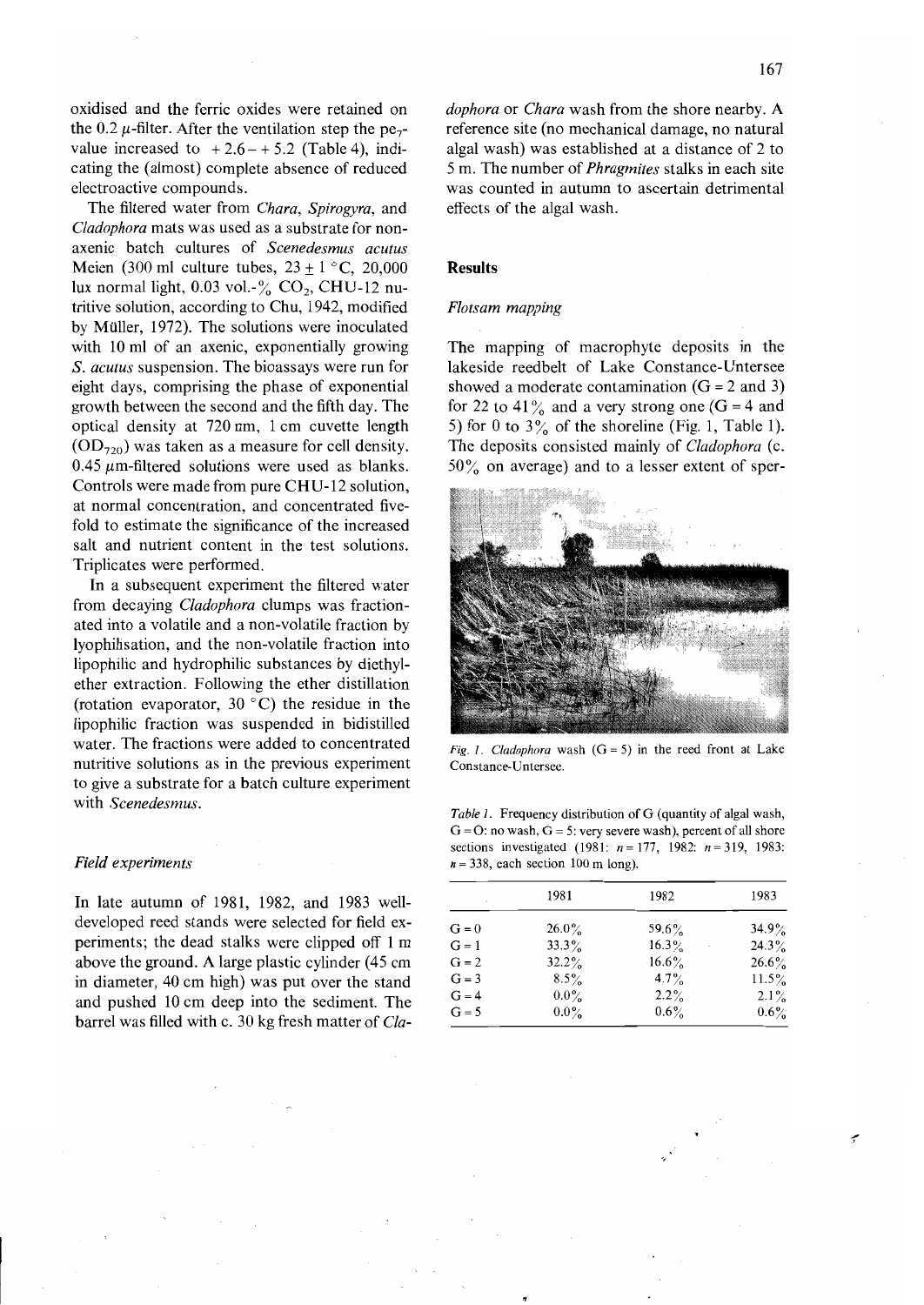| Taxon         | 1981     | 1982     | 1983     |
|---------------|----------|----------|----------|
| Enteromorpha  | $0.0\%$  | $0.0\%$  | $18.0\%$ |
| Hydrodictyon  | $6.3\%$  | $0.0\%$  | $0.0\%$  |
| Cladophora    | $73.4\%$ | $32.0\%$ | 50.1%    |
| Spirogyra     | $0.0\%$  | $4.1\%$  | 4.8%     |
| Chara         | 3.7%     | $30.3\%$ | 14.4%    |
| Spermatophyta | $13.8\%$ | 33.6%    | 12.7%    |

*Table* 2. Share of each taxon in the washes (weighted, all shore sections pooled).

matophytes like *Elodea canadensis* and *Potamogeton* spp., and of *Chara* spp. (Table 2). In 1983 *Enteromorphaflexuosa* was found for the first time in Lake Constanee-Untersee (del. R. Kümmerlin, Langenargen); remarkably it made up not less than  $18\%$  of all deposits in its first season. The taxonomie eomposition of the flotsam varied greatly aeeording to the magnitude of the wash: the slight and moderate washes  $(G = 1$  to 3) consisted in most eases of *Cladophora,* the strong ones (G = 4 and 5) eonsisted of *Chara* material (Fig.2).

The yearly intensities of the wash were tested for eonformity, using the DIFF effeet in the SAS CATMOD proeedure as deseribed above. The DIFF effeet was found to be signifieant for the comparisons  $1981/1983$  (chi<sup>2</sup> = 14.2, degrees of freedom df = 5, prob  $(H_0 = \text{independency}) =$ 0.015) and  $1982/1983$  (chi<sup>2</sup> = 16.8, df = 5, prob =



Fig. 2. Taxonomic composition of macrophyte washes which damage the reed front by the degrees  $G = 1$  (slightly) to  $G = 5$ (heavily) (n - number of shore sections affected; pooled observations from 1981, 1982 and 1983).

0.005), but not for  $1981/1982$  (chi<sup>2</sup> = 7.5, df = 4,  $prob = 0.112$ . The X- and Y-effects were significant (prob $< 0.05$ ) for the combinations 1981/ 1983 and 1981/1982 but not for 1982/1983 (Xeffect:  $prob = 0.330$ . This means that in two of three cases the situation for  $G^* = G^{**}$  is more abundant in the field than would be expected under independency. Hence, it is assumed that, for a long period of time, a definite shore section will be affected in the same way; some sections will be contaminated less, some will suffer a more serious algal wash, on average.

#### *Chemical conditions inside the algal mats*

Table 3 shows the resuIts of the *in situ* measurements in drifting algal clumps and in algal mats whieh were washed ashore, in eomparison with referenee data from the overlaying water and from the freely exehangeable littoral water.

The littoral water shows values that ean frequently be met in the pelagie water of Lake Constance-Untersee. No traces of  $H_2S-S$  could be detected ( $pS_t > 10$ ). Inside the drifting clumps of living algae the ehemieal eonditions were similar (no significantly different pH, pe<sub>7</sub>, pS<sub>t</sub> and conductivity means at the  $5\%$ -level).

When the *Cladophora* clumps were washed ashore and eompaeted, ehemieal eonditions ehanged drastieally. Compared with the free floating algae pH and pe<sub>7</sub> were lowered significantly  $(\alpha < 0.05$  and  $\alpha < 0.01$ , U-test), indicating anoxie deeomposition proeesses, and the eonduetivity was higher  $(\alpha < 0.05, U-test)$ . A low accumulation of free  $H_2S-S$  could be detected in only two sites (pS, up to a maximum of 0.2 mg S  $1^{-1}$ ). Similar eonditions arose in rotting mats of *Chara* and *Spirogyra. Spirogyra* eoats of only 0.5 to 1 em thickness were sufficient to give rise to strongly redueing eonditions.

The supernant water is affected by decaying *Cladophora* mats, exhibiting 10wer pH-values  $(\alpha < 0.05, U-test)$  and lower pe<sub>7</sub>-values ( $\alpha < 0.10$ , U-test) eompared with the supernant water near freely floating algae. The specific conductivity does not differ signifieantly.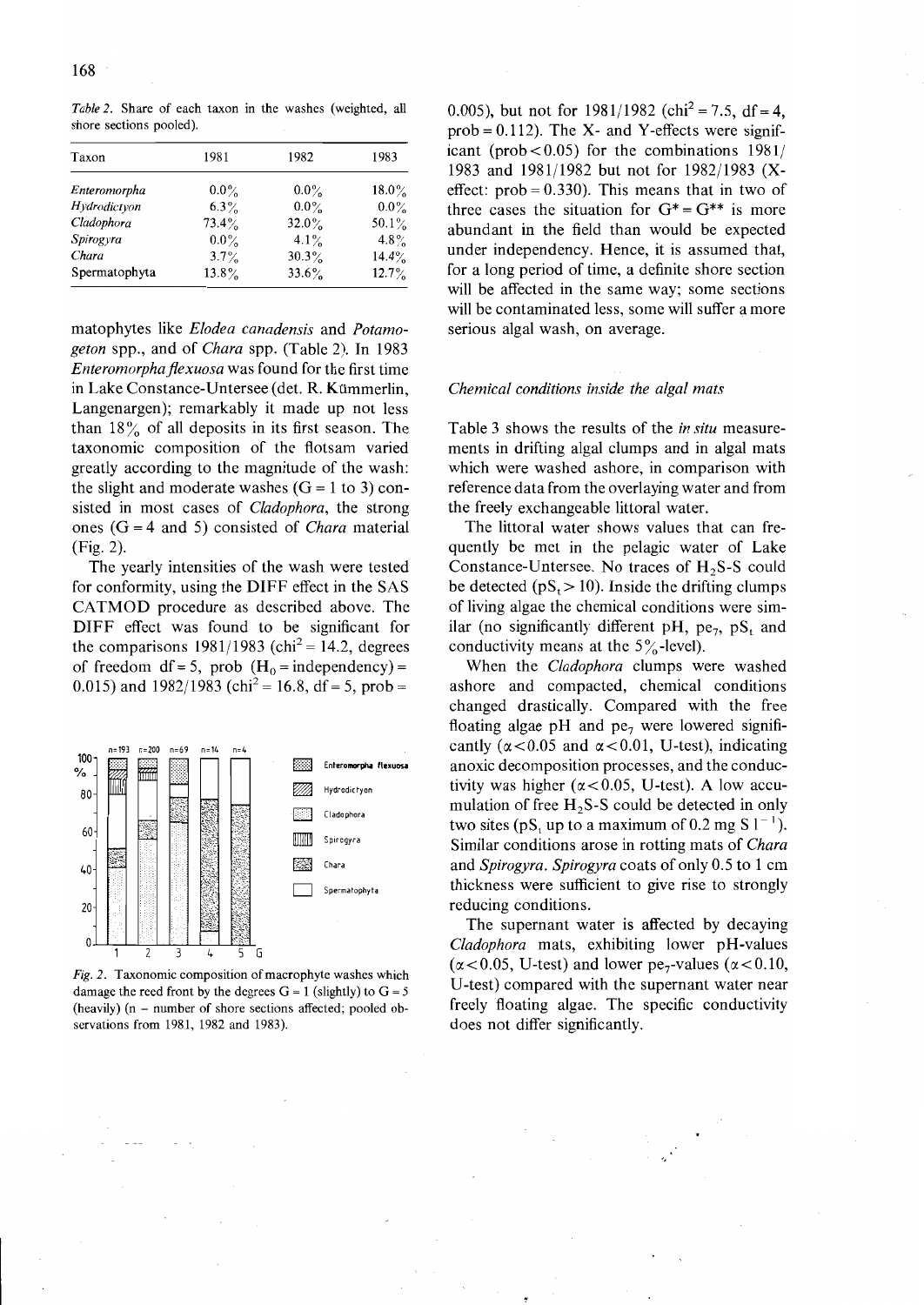*Table* 3. Chemical conditions within algal mats, in the supernant water of pools enclosed by algal dams, and in the free exchangeable littoral water (means and standard deviations);  $pS_1 > 10$ :  $S^2$  activity below the detection limit of the method; specific conductivity:  $\mu S$  cm<sup>-1</sup>, 20 °C; n.d.: not determined.

|                                | Inner parts of the algal mats |                               |                               | Supernant water         |                          |                             | Free exchangeable littoral water |                          |                          |                          |                |                         |
|--------------------------------|-------------------------------|-------------------------------|-------------------------------|-------------------------|--------------------------|-----------------------------|----------------------------------|--------------------------|--------------------------|--------------------------|----------------|-------------------------|
|                                | pH                            | $pe_7$                        | $pS_t$                        | Cond                    | pH                       | pe <sub>7</sub>             | $pS_t$                           | Cond                     | pH                       | $pe_7$                   | $pS_t$         | Cond                    |
| Cladophora,<br>freely floating | 8.4<br>$+1.3$<br>$(n=3)$      | 5.1<br>$+0.5$<br>$(n=3)$      | >10<br>$(n=3)$                | 184<br>$+13$<br>$(n=3)$ | 9.3                      | 5.7                         | >10                              | 390                      | 8.9<br>$+0.1$<br>$(n=3)$ | 4.5<br>$+1.8$<br>$(n=3)$ | >10<br>$(n=3)$ | 197                     |
| Cladophora,<br>decaying mats   | 7.0<br>$+0.7$<br>$(n=9)$      | $-2.5$<br>$+3.1$<br>$(n = 9)$ | >10 <sup>#</sup><br>$(n = 9)$ | 413<br>$+47$<br>$(n=3)$ | 7.6<br>$+0.3$<br>$(n=3)$ | $-0.1$<br>$+1.5$<br>$(n=3)$ | >10<br>$(n=3)$                   | 435<br>$+113$<br>$(n=3)$ | 8.5<br>$+0.9$<br>$(n=7)$ | 3.2<br>$+1.3$<br>$(n=7)$ | >10<br>$(n=7)$ | 252<br>$+18$<br>$(n=3)$ |
| Chara,<br>decaying mats        | 6.2                           | $-4.8$                        | 5.7                           | 533                     |                          |                             | $n.d.*$                          |                          | 8.3                      | 2.3                      | >10            | 270                     |
| Spirogyra,<br>decaying mats    | 7.0                           | $-3.0$                        | >10                           | 195                     |                          |                             | $n.d.*$                          |                          |                          |                          | n.d.           |                         |

 $# 8$  values  $> 10$ , 1 measurement yielded 5.3.

\* No supernant water at this site.

#### *Laboratory experiments*

During the period of decay the chemical properties in the vessel were repeatedly measured (Table 4). Similar to the conditions in the field the  $pe_7$ -value dropped strongly, and the pH-value decreased slightly. The H<sub>2</sub>S-S concentration increased but did not exceed 5 mg S  $1^{-1}$  (pS<sub>1</sub> = 3.8). The conductivity was higher than in algal mats washed ashore.

*Table* 4. Chemical conditions in anaerobically decaying algal clumps (laboratory deeay experiments): speeifie eonduetivity: mS cm<sup>-1</sup>, 20 $\degree$ C

|                    |                 | Cladophora Chara |        | Spirogyra |
|--------------------|-----------------|------------------|--------|-----------|
| After 3 weeks      | pН              | 5.8              | 6.5    | 5.4       |
|                    | pe <sub>7</sub> | $-5.2$           | $-5.5$ | $-4.7$    |
|                    | $pS_t$          | 4.6              | 3.8    | 5.0       |
| After 6 weeks      | pН              | 5.9              | 6.6    | 5.1       |
|                    | $pe_7$          | $-5.2$           | $-4.7$ | $-4.2$    |
| ۰                  | $pS_t$          | 4.0              | 4.3    | 5.8       |
| Immediately before | pH              | 7.1              | 7.9    | 5.7       |
| the algal assays   | pe <sub>7</sub> | $+5.2$           | $+5.0$ | $+2.6$    |
| were run           | $pS_t$          | >10              | >10    | >10       |
|                    | Cond            | 3.90             | 2.86   | 2.93      |

The growth of *Scenedesmus acutus* in batch culture varied strongly according to the treatment (Table 6). Water pressed from *Cladophora-* and *Spirogyra* mats drastically reduced the growth rate. A deficiency of any micronutrient may be excluded because CHU 12 nutrient solution was always added. Hence, it is concluded that the pressed water contained an inhibitor. Evidently, neither H<sub>2</sub>S-S nor Fe<sup>2+</sup> could be the inhibitor. The slight increase of the OD<sub>720</sub> in the *Cladophora* and *Spirogyra* assays was due to bacterial infection.

**In** the second set of experiments the water pressed from *Cladophora* was separated into four fractions. Each fraction was used as a substrate for a *Scenedesmus* batch run. As in the experiments discussed above  $pe_7$ ,  $pS_1$ ,  $pH$  and specific conductivity were monitored during the decay and after all preparation steps immediately before the run was executed (Table 5). The decomposition conditions were similar to those in the previous experiments: strongly reducing conditions with a moderately high release of free  $H_2S-S$  and a high release of other ions. After filtering the  $pe_7$ ,  $pS_t$  and  $pH$  changed to normal values often found in the surface water of Lake Constance-Untersee.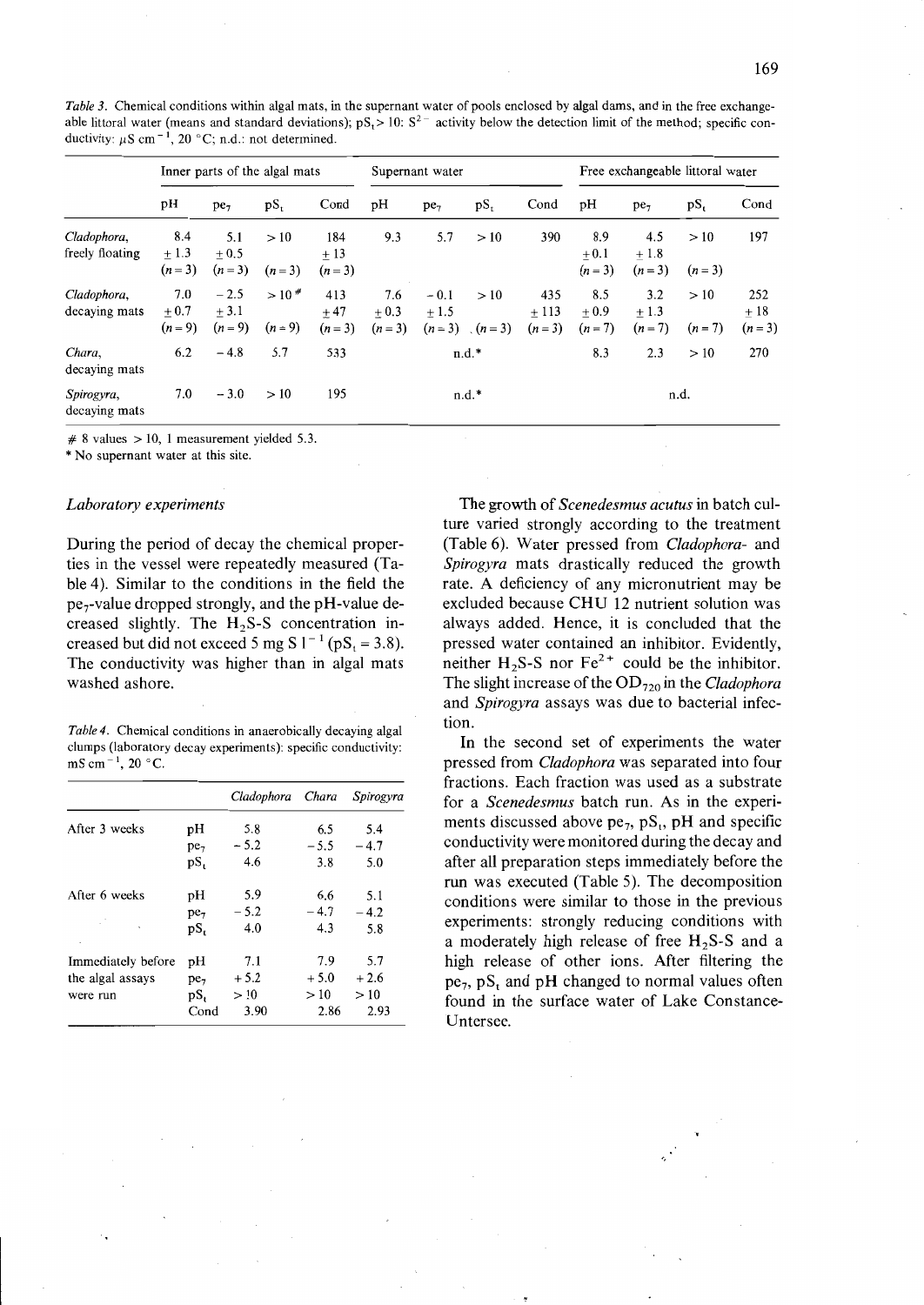|        | Decaying<br>algal clumps | Original<br>solution | Hydrophilic<br>fraction | Lipophilic<br>fraction                       | Volatile<br>fraction |  |
|--------|--------------------------|----------------------|-------------------------|----------------------------------------------|----------------------|--|
|        | before prep.             |                      |                         | immediately before the algal assays were run |                      |  |
| pH     | 6.9                      | 7.9                  | 9.2                     | 6.6                                          | 7.0                  |  |
| $pe_7$ | $-4.5$                   | $+4.2$               | $+4.6$                  | $+3.0$                                       | $+5.8$               |  |
| $pS_t$ | 3.3                      | >10                  | >10                     | >10                                          | >10                  |  |
| Cond   | 4.01                     | 3.76                 | 2.34                    | 0.05                                         | 0.60                 |  |

*Table* 5. Chemical conditions during the anaerobic decay of *Cladophora* clumps (laboratory decay experiments) and in the fractions, immediately before the bioassays were run; specific conductivity: mS cm<sup>-1</sup>, 20 °C.

*Table* 6. Growth rate of *Scenedesmus* bioassays during the exponential growth phase  $OD_{720} d^{-1}$ , means and standard deviations). (a)-(b): controls, (c)-(f): pressed water from decaying algal mats, (g)-(i): pressed water from decaying *Cladophora* clumps after fractionation; statistical evaluation: unpaired t-test with estimated degrees of freedom for unequal variances, levels of significance: n.s. – not significant, \* – 0.05, \*\* – 0.01, \*\*\* – 0.001.

| Test                                                                                                                                                                   | Growth rate                                                                                 | (a) | (b) | (c)      | (d)                           | (e)                        | (f)                          | (g)                                    | (h)                            | (i)                                |
|------------------------------------------------------------------------------------------------------------------------------------------------------------------------|---------------------------------------------------------------------------------------------|-----|-----|----------|-------------------------------|----------------------------|------------------------------|----------------------------------------|--------------------------------|------------------------------------|
| (a) CHU 12, normal concentr.<br>(b) CHU 12, $5 \times$ concentrated<br>(c) $+ Cladophora$ pressed water<br>(d) + Spirogyra pressed water<br>(e) $+ Char$ pressed water | $0.607 + 0.104$<br>$0.906 + 0.079$<br>$0.049 + 0.024$<br>$0.025 + 0.033$<br>$0.848 + 0.009$ |     | *   | **<br>** | $***$<br>$\star\star$<br>n.s. | n.s.<br>n.s.<br>***<br>*** | $**$<br>**<br>**<br>*<br>*** | n.s.<br>n.s.<br>$***$<br>$***$<br>n.s. | *<br>***<br>$***$<br>**<br>**  | n.s.<br>$***$<br>$\star$<br>$\ast$ |
| + Cladophora, original sol.<br>(f)<br>+ Cladophora, hydrophilic fr.<br>(g)<br>$(h) + Cladophora$ , lipophilic fr.<br>+ Cladophora, volatile fr.<br>(i)                 | $-0.052 + 0.020$<br>$0.738 + 0.101$<br>$0.324 + 0.057$<br>$0.379 + 0.114$                   |     |     |          |                               |                            |                              | $***$                                  | **<br>$***$<br>$\qquad \qquad$ | $\star$<br>$\ast$<br>n.s.          |

However, the separation into four fractions led to different chemical starting conditions for the algal growth: the largest quantity of ions was found in the hydrophilie fraction, whereas in the lipophilic fraction the ion concentration was lower than in the lake water. Significant quantities of free  $H_2S-S$  could not be found in any fraction; hence,  $H_2S-S$  could be excluded as an inhibitor.

The batch run with *Scenedesmus* showed a strong inhibition for the original solution (the growth rate turned negative with time perhaps due to dissolution of carbonate precipitates and/or oxidation of suspended  $S^0$  to  $SO<sub>4</sub><sup>2</sup>$ , and a clear inhibition for the lipophilic and the volatile fraction (Table 6). No significant difference could be observed between the controls and the hydrophilie fraction.

# *Field experiments*

**In** late autumn the test barrels were filled with *Cladophora-* and *Chara* clumps as described above. No flush of the algal mats by wave action was observed during the flooding period in summer. No algae mats were attached at the *Phragmites* stalks. Hence, any mechanical damage by filamentous algae + wave action could be excluded as a significant factor. The data are shown in Table 7. **In** the *Cladophora* test vessels the mean stalk number decreased as weil as in the controls (Table 7a). No significant difference could be found between the mean stalk number differences of the tests and the controls (Table 7b). At the *Chara* sites, tests and controls exhibited an increased stalk density. However, no significance was detected between the increase in the tests and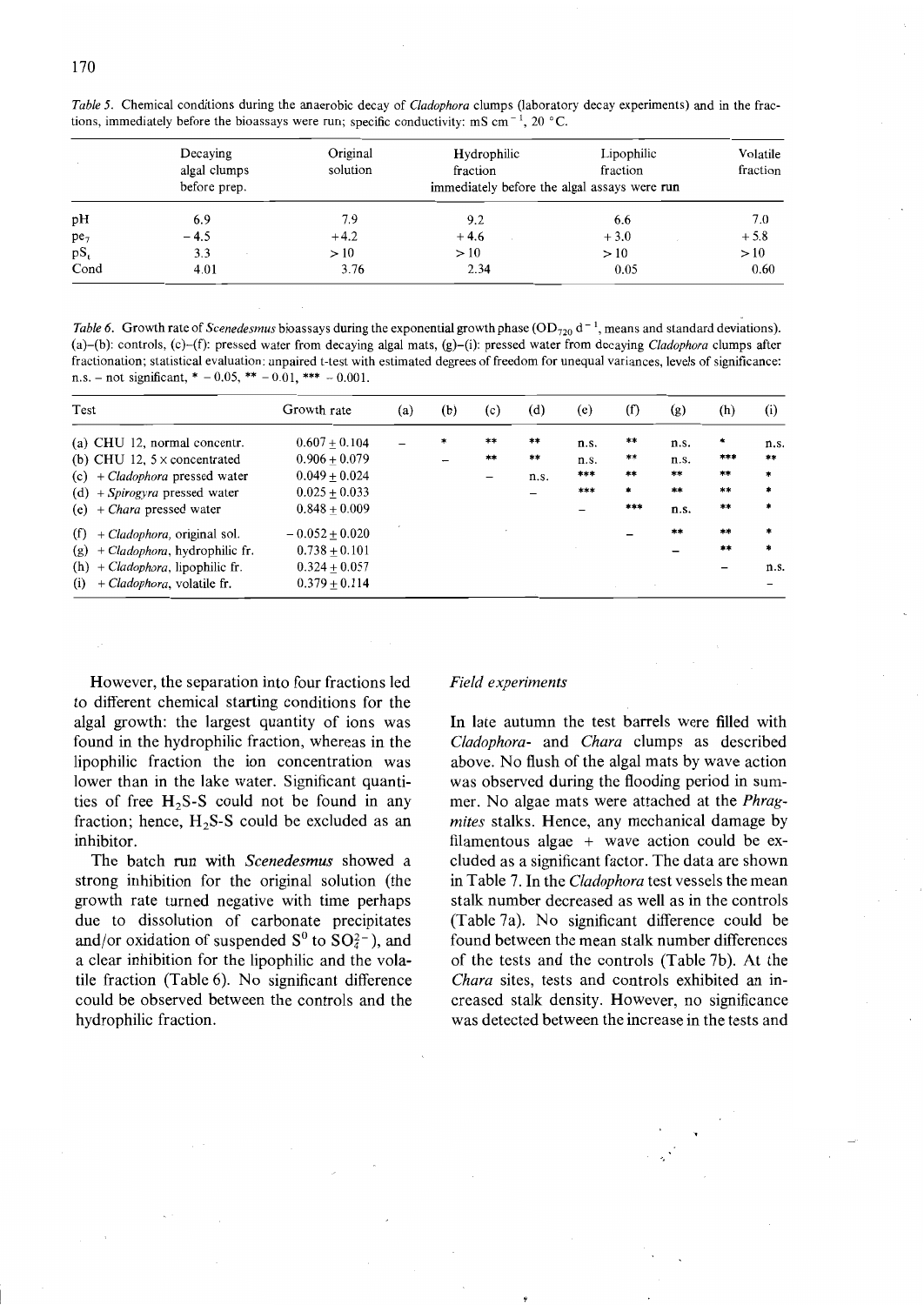*Table* 7. Impact of*Cladophora* and *Chara* mats on *Phragmites* stands - results of field experiments.

7a: Number of stalks in a test vessel at the beginning of the experiment and at the end of the foliowing growth season, means and standard deviations.

7b: Difference in stalk number between 'start' and 'end' (mean differences and standard deviations;

statistical evaluation: paired t-test for pairs with the same sampie size, unpaired t-test for pairs with unequal sampie sizes, levels of significance: see Table 6.

(a)

|                   | Cladophora |                                | Chara  |                                 |  |  |  |
|-------------------|------------|--------------------------------|--------|---------------------------------|--|--|--|
| <b>Tests</b><br>× | Start:     | $8.4 + 4.5$<br>n.s. $(n = 11)$ | Start: | $7.3 + 2.1$<br>* $(n=4)$        |  |  |  |
|                   | End        | $5.8 \pm 3.4$                  | End    | $13.5 \pm 4.4$                  |  |  |  |
| Controls          | Start      | $8.7 + 2.2$<br>n.s. $(n = 11)$ | Start  | $6.5 \pm 3.8$<br>n.s. $(n = 4)$ |  |  |  |
|                   | End:       | $7.1 + 4.7$                    | End    | $10.0 + 6.6$                    |  |  |  |

(b)

|       | Cladophora                                                                        | Chara |
|-------|-----------------------------------------------------------------------------------|-------|
| Tests | $\Delta = -2.6 \pm 4.3 (n = 11)$ $- * * - \Delta = +6.3 \pm 3.7 (n = 4)$          |       |
|       |                                                                                   |       |
|       | n.s.                                                                              | n.s.  |
|       |                                                                                   |       |
|       | Controls $\Delta = -1.6 \pm 4.8 (n = 11)$ $-n.s.$ $\Delta = +3.5 \pm 3.0 (n = 4)$ |       |

the increase in the controls. Comparing the two sites, it can be stated that the controls do not differ significantly, but the tests do (Table 7b).

## **Discussion**

The mapping of macrophyte washes showed that about  $35\%$  (= 11 km) of the reed-covered shoreline is frequently affected (Table 1). The stalks are bent down by the algal masses, and the leaves are submerged. Flooded *Phragmites* leaves exhibit a reduced photosynthetic activity (Rodewald-Rudescu, 1974: 81), diminishing perhaps the intensity of carbohydrate and oxygen transport to the roots. **In** many cases the wash was significant enough to break down the stalks, thereby damaging the aerenchyma channels which became filled with water. As a consequence, the oxygen supply of the underground organs is interrupted (Armstrong & Armstrong, 1988), and, after a short period of anoxie metabolism, the rhizome will die down due to defieiency of carbohydrate reserves (Haldemann & Brändle, 1986; Brändle, 1990). It is assumed that the death of a part of the rhizome system eannot be eompensated for until the next season by newly growing rhizomes. Hirscher, 1987 found a connection between the degree of mechanical damage – mostly by drifting plant matter - and the differenees in stalk number between subsequent years (Fig. 3): the difference is negative for strongly affected stands, and evidently these stands will die back if the damaging goes on for some years.

Whether a flotsam is formed or not, at whieh site, and to what size, depends upon numerous faetors (Hagenmeyer & Krumseheid-Plankert, 1990). One of them is the type of sublittoral vegetation as was demonstrated here: we find *Cladophora* as a main constituent of flotsams of mod-



Fig. 3. Development of the lakeward reed front depending on the degree of mechanical damage to the reeds, Lake Constance-Obersee (decrease/increase: change of stalk number per 5 m shore section 1985-1986,  $G = 1 -$  slightly,  $G = 5$  $-$  heavily damaged,  $n = 5$  to 33 shore sections, dotted bars  $$ total number of stalks, blank bars - number of primary  $($  = panicle bearing) shoots; means and standard errors of the mean). data from Hirscher, 1987.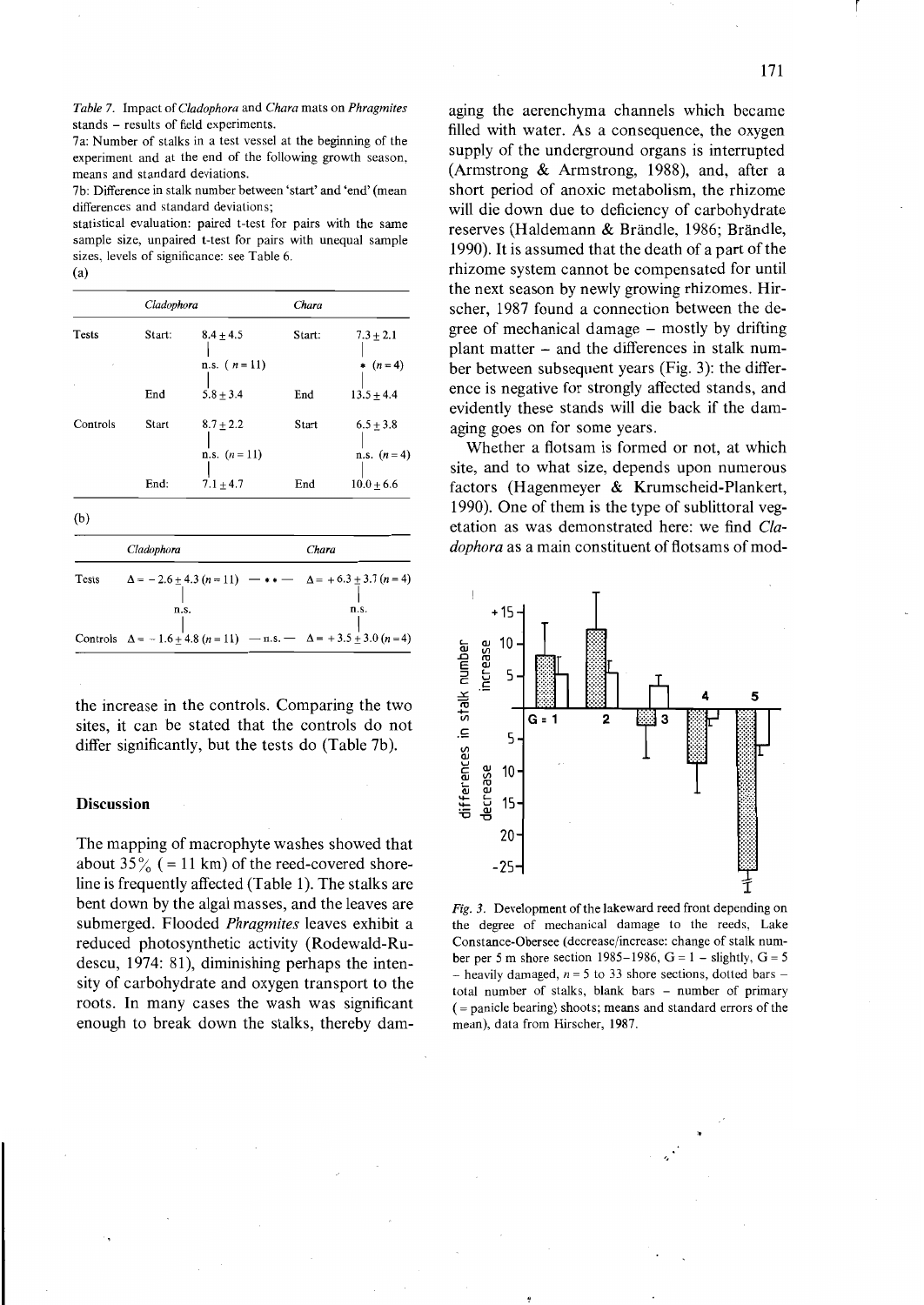erate thickness, and *Chara* of large ones (Fig. 2). Freely floating mats of *Cladophora, Hydrodictyon* and others are transported by even a gentle breeze, whereas storms are needed to tear out attached taxa like *Chara, Najas, Elodea* and *Potamogeton.*

If filamentous algae drift as loose clumps photosynthesis is maintained and chemically reducing conditions do not occur at least during day time. However, if algal clumps are thrown onto the beach by wave action, then they are compacted and water exchange and light penetration are reduced. Respiration processes and anaerobic decay lead to an oxygen depletion (Thomas, 1960) and to strongly redueing eonditions (Table 3). *Spirogyra* eoats of not more than 0.5 to 1 cm thickness were suffieient to give rise to an anaerobic deeay.

Under these conditions  $Fe<sup>2+</sup>$  and H<sub>2</sub>S-S can be released (pe<sub>7</sub>  $<$  +4, and pe<sub>7</sub>  $<$  -3, respectively, see Frevert, 1983) to give toxic concentrations for the adventitious roots of *Phragmites* (Joshi *et al.,* 1975; Mendelssohn *et al., 1982).* In an alkaline milieu both ions can combine to FeS, hydrotroilite, thereby lowering their toxie potential. In the littoral sediments of Lake Constance-Untersee total Fe is present in greater amounts than total  $S(II)$   $(0.5-1$  vs.  $0.0003 0.002$  moles kg<sup>-1</sup> dry matter); presumably a great proportion of the released  $H_2S-S$  is precipitated as FeS (Müller, 1967). This explains that only small amounts could be measured in decaying algal mats in the field.

Algal mats often form small dams in front of the reedbeds, enclosing pools of stagnant water which have low exchange with the littoral water. The chemical properties of these water bodies are largely influeneed by the decaying algae (Table 3).

The decay of algal wash was simulated in laboratory experiments, and a batch culture of the planktonic alga *Scenedesmus acutus* was used as a simple test system for toxie substances (Healey, 1979). The free  $H_2 S-S$  that accumulated due to a lack of Fe-rich muds was eliminated by oxidation and filtering. The growth rate of *Scenedesmus* was greatly reduced when the water pressed from *Cladophora* and *Spirogyra* mats was added, but for *Chara* mats no detrimental effeet occurred. A lack of any micronutrient eould be excluded as weIl as inhibiting effect of the increased salt content  $(Ta$ ble 6). Hence, the experiments strongly suggest that a toxic substance was formed. It is concluded that the chemical conditions in the laboratory deeay experiments were comparable to those in washes (Tables 4, 5). If an inhibitor was to be formed in the bottle experiments due to anoxie mierobial metabolism it should also be formed in the field. In a subsequent experiment the pressed water of*Cladophora* clumps were fractionated into hydrophilie, lipophilic, and volatile substanees. Only the last two fractions inhibited *Scenedesmus* growth. This suggests that organic substances are the phytotoxins.

Allelopathic effects are weIl known among aquatie plants (Wium-Andersen, 1987), but only in few cases the chemical nature of the toxic substanee(s) is elueidated (e.g. Wium-Andersen *et al.,* 1982). As to the literature available there is no evidenee for allelopathic substances in living *Cladophora* or *Spirogyra* algae. It seems therefore likely that the toxic substanees do not develop until autolysis and/or mierobially mediated decay starts. Jüttner et Schröder, 1982 could identify many volatile organic compounds in the sediments of declining reed beds of Lake Constance-Untersee: some of them were thought to arise from algal metabolism or from the microbial lipid degradation of algal remains. However, the phytotoxic potential of these eompounds is unclear.

The inhibitory properties of *Cladophora* and *Chara* wash upon *Phragmites* were tested in field experiments. Contrary to the laboratory bioassays no clearcut effect was observed: the reed plants in the test vessels reaeted the same as those in the eontrols. Possibly the toxie substances formed did not reach the *Phragmites* roots:

- the field assays were established in late autumn when most of the overground stalks and adventive roots were dead,
- in winter when the water table of Lake Constanee drops down below the level of the littoral floor, the sediment remains water saturated. Substanees eannot penetrate into the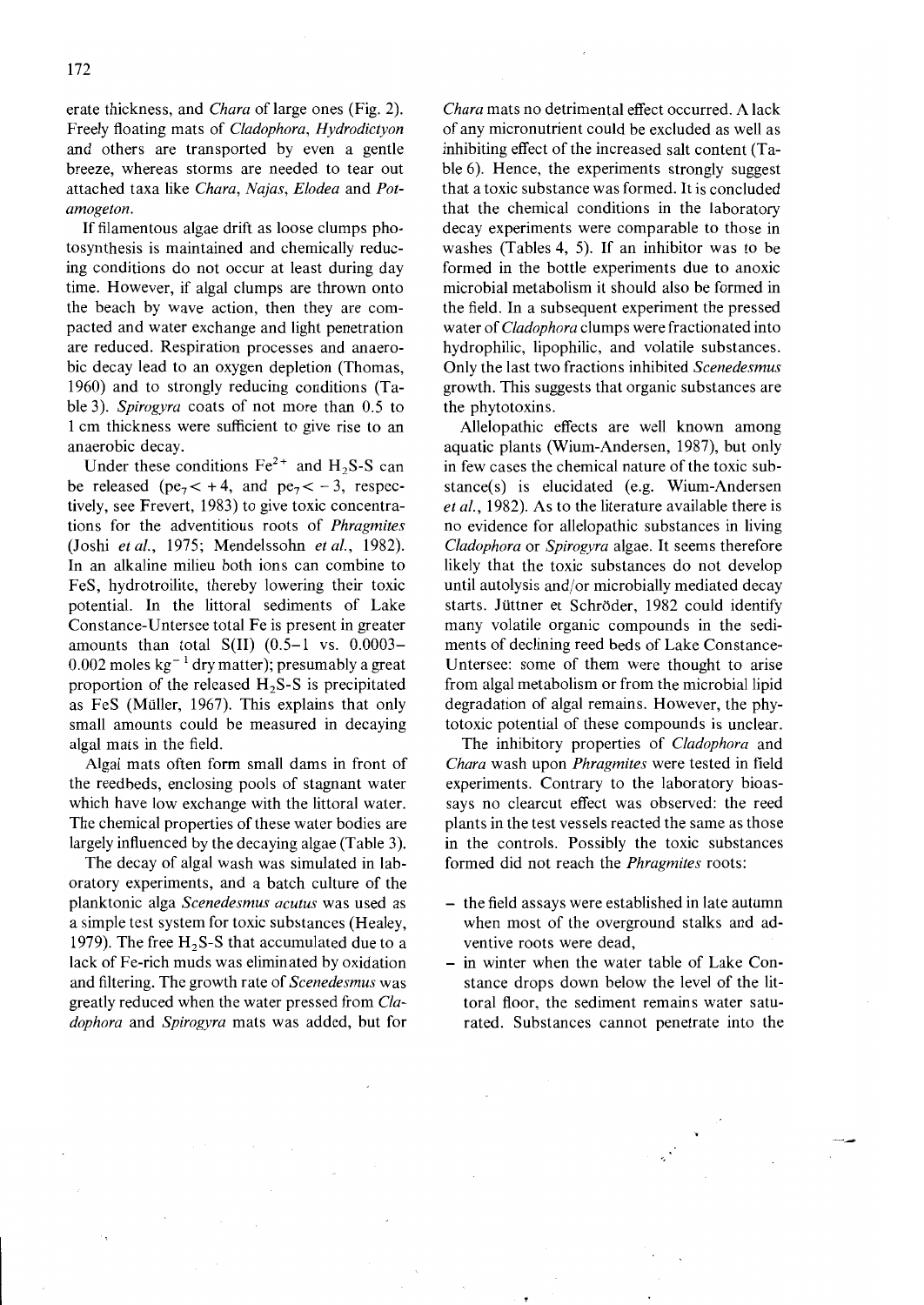sediment against the countercurrent of the groundwater, and the deeper lying roots remained uneffected.

It is concluded therefore, that – under field conditions - the chemical impact of algal wash is of minor importance at most sites. The formation of toxic substances in decaying *Cladophora* mats cannot explain all the reed decline in Lake Constance-Untersee. The mechanical damage, as experienced by Hirscher, 1987 and Hagenmeyer et Krumscheid-Plankert 1990, seems to be decisive for the recent development of the reed front. However, the problem needs further attention, and additional field and laboratory experiments should be performed, wherever reed decline occurs in context with algal wash.

#### **Acknowledgements**

I wish to thank F. Jüttner (ETH Zürich) for some suggestions concerning the preparation steps of the decay experiments, W. Nagl (Rechenzentrum Univ. Konstanz) for statistical helpings, and S. J. Turrell for linguistic comments.

#### **References**

- Armstrong, J. & W. Armstrong, 1988. *Phragmites australis*  a preliminary study of soil-oxidizing sites and internal gas transport pathways. New Phytol. 108: 373-382.
- Baumann, E., 1911. Die Vegetation des Untersees (Bodensee). Arch. Hydrobiol. Suppl. 1: 1-554.
- Binz, H. R., 1980. Der Schilfrückgang ein Ingenieurproblem? Jber. Verb. Schutz Landschaftsbild Zürichsee 53: 35-52.
- Brändle, R., 1990. Überlebensstrategien der Rhizome von Sumpf- und Röhrichtpflanzen. In H. Sukopp & M. Krauss (eds), Ökologie, Gefährdung und Schutz von Röhrichtpflanzen. Landschaftsentwicklung und Umweltforschung (Berlin) 71: 103-120.
- Chu, S. P., 1942. The influence of mineral composition of the medium on the growth of planktonic algae. I. Methods and cultural media. J. Eco!. 30: 284-325.
- Dinka, M., 1986. The effect of mineral nutrient enrichment of Lake Balaton on the Common Reed *(Phragmites australis).* Folia Geobot. Phytotax. 21: 65-84.
- Frevert, T., 1983. Hydrochemisches Grundpraktikum. Birkhäuser, Basel, 215 pp.
- Frevert, T. & H. Galster, 1978. Schnelle und einfache

Methode zur In-Situ-Bestimmung von Schwefelwasserstoff in Gewässern und Sedimenten. Schw. Z. Hydro!. 40: 199- 208.

- Goodman, L. A., 1979. Multiplicative models for the analysis of occupational mobility tables and other kinds of crossclassification tables. Am. J. Soc. 84: 804-819.
- Hagenmeyer, Th. & P. Krumscheid-Plankert. 1990. Zur Dynamik und Schädigung der Schilfgebiete im Bodenseekreis. Report of Limnologisches Institut d. Universität Konstanz, 109 pp.
- Haldemann, Ch. & R. Brändle, 1986. Jahreszeitliche Unterschiede im Reservestoffgehalt und von Gärungsprozessen in Rhizomen von Sumpf- und Röhrichtpflanzen aus dem Freiland. Flora 178: 307-313.
- Healey, F. P., 1979. The use of growth rate for testing toxicant effects on algae. In E. Scherer (ed.), Toxicity tests for freshwater organisms. Can. Spec. Pub!. Fish. aquat. Sei. 44: 57-70.
- Hirscher, A., 1987. Dokumentation der Schilfbestandsentwicklung (Lipbach-Strandbad Friedrichshafen-Eriskireher Ried) Frühjahr-Herbst 1986. Report of the Landkreis Bodenseekreis, Friedrichshafen (FRG), 37 pp.
- Jüttner, F. & R. Schröder, 1982. Microbially derived volatile organic compounds in the recent sediment of the *Phragmites australis* bed of the Bodensee (Lake Constance). Arch. Hydrobio!. 94: 172-181.
- Joshi, M. M., I. K. A. Ibrahim & J. P. Hollis, 1975. Hydrogen sulfide: effects on the physiology of Rice plants and relation to straighthead disease. Phytopathology 65: 1165- 1170.
- Mattern, H., 1970. Beobachtungen über die Algenflora im Uferbereich des Bodensees (Überlinger See und Gnadensee). Arch. Hydrobiol. Suppl. 37: 1-163.
- Mendelssohn, I. A. & K. L. McKee, 1982. SublethaI stresses controlling *Spartina alterniflora* productivity. In B. Gopal, R. E. Turner, R. G. Wetzel & D. F. Whigham (eds), Wetlands, Ecology and Management. Proc. Ist Int. Wetland Conf. 1980, New Delhi: 223-242.
- Müller, G., 1967. Beziehungen zwischen Wasserkörper, Bodensediment und Organismen im Bodensee. - Naturwissenschaften 54: 454-466.
- Müller, H., 1972. Wachstum und Phosphat-Bedarf von *Nitzschia actinastroides* (Lemm.) v. Goor in statischer und homokontinuierlicher Kultur unter Phosphatlimitierung. Arch. Hydrobio!. Supp!. 38: 399-484.
- Ostendorp. W., 1982. Konstanzer Methoden der Röhrichtforschung. Report of Limnologisches Institut d. Univ. Konstanz, 75 pp., Constance.
- Ostendorp, W., 1989. 'Die-back' of reeds in Europe a critical review of literature. Aquat. Bot. 35: 5-26.
- Ostendorp, W., 1990. Die Ursachen des Röhrichtrückgangs am Bodensee-Untersee. Carolinea 48: 85-102.
- Pries, E., 1984. Verlauf, Umfang und Ursachen des Röhricht-Rückganges an uckermärkischen Seen und seine Auswirkungen auf Rohrsängerbestände. Naturschutzarbeit in Mecklenburg 27: 3-19, 72-82.